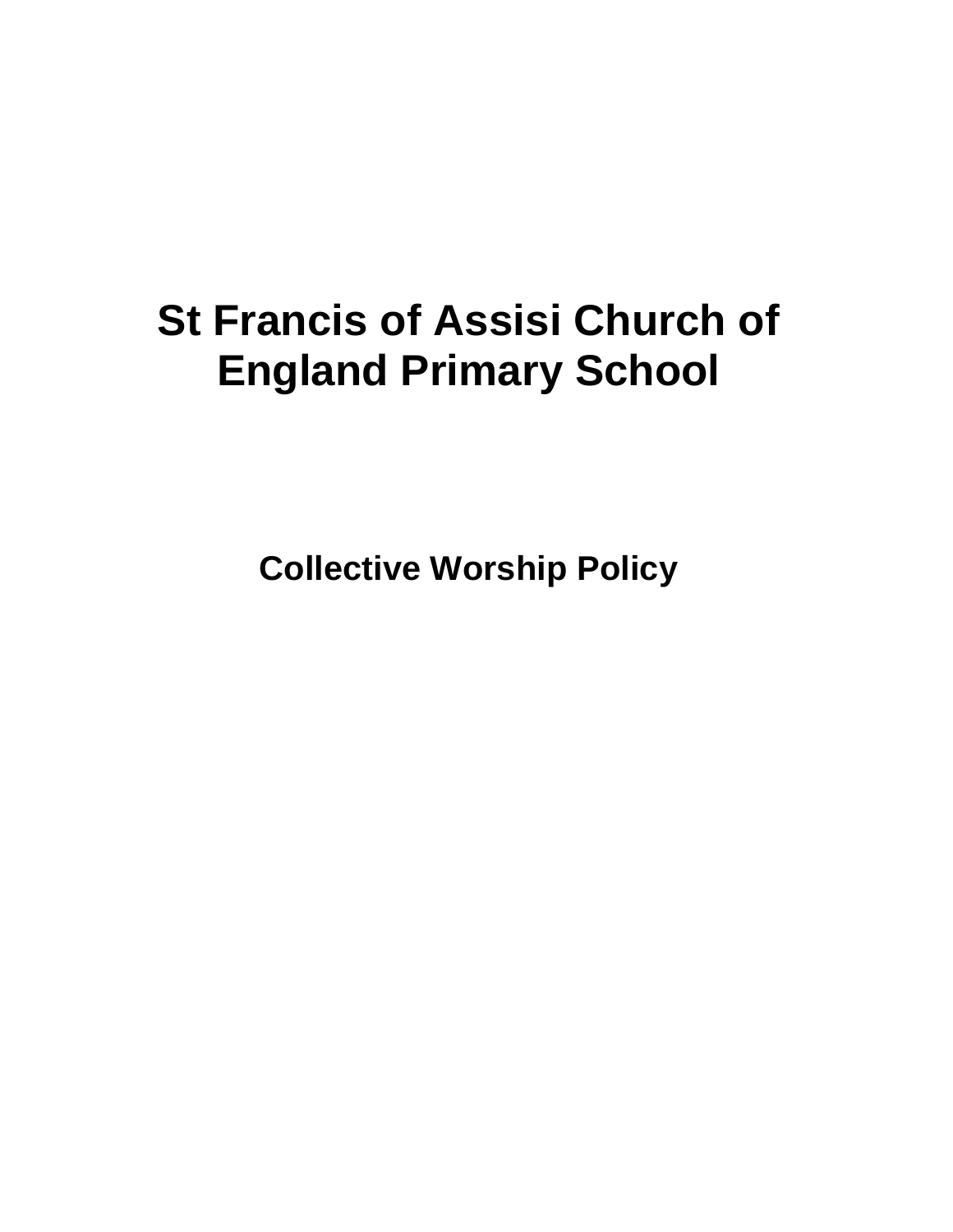#### **Our School Vision**

"You are the light of the world. A town built on a hill cannot be hidden. Neither do people light a lamp and put it under a bowl. Instead they put it on its stand, and it gives light to everyone in the house. In the same way, let your light shine before others, that they may see your good deeds and glorify your Father in heaven." Matthew 5:14-16.

Our school vision has this Bible passage deeply rooted within. Children in our school will value everyone as unique individuals and celebrate the distinctive and diverse nature of our community and the wider world. They will aspire to greater heights and continue to flourish beyond our school community. They will use the powerful knowledge they have gained to grow into valuable citizens whilst demonstrating resilience, determination, adaptability and being shining lights to others. Our school is laying the foundations for pupils to flourish and 'live life in all its fullness' (John 10:10).

#### Our Aims focus on LIGHT as we, "**Live, love and learn together in the light of Christ**"

and link with the Church of England's national vision for 'Education for life in all its fullness'. We demonstrate this through:

**Love of all**

### **Ignite the light of Christ around all our children**

## **God at the centre of everything we do**

**Happiness**

# **Truth**

#### **Rationale**

Our collective worship policy strengthens and supports the Christian identity of our school, reaffirms our vision and associated values and celebrates the central role that each child has to play in their community. Our worship reflects the variety of traditions found in the Church of England, and will recognise and follow the Christian liturgical year. The daily Christian act of worship is central to our ethos and is supported by all staff and governors. It makes an important contribution to the overall spiritual, moral, social and cultural development of the whole school community. Therefore Collective Worship at St Francis of Assisi Church of England Primary School aims:

- To be inspirational and inclusive. It should engage all learners and they should be able to talk about the impact it makes on their relationships and on life in the school
- To regularly include Biblical material and Christian teaching and this should explore and relate to the schools core Christian values.
- To have a strong focus on God as Father, Son and Holy Spirit enabling all learners to embark on an understanding of the Trinity.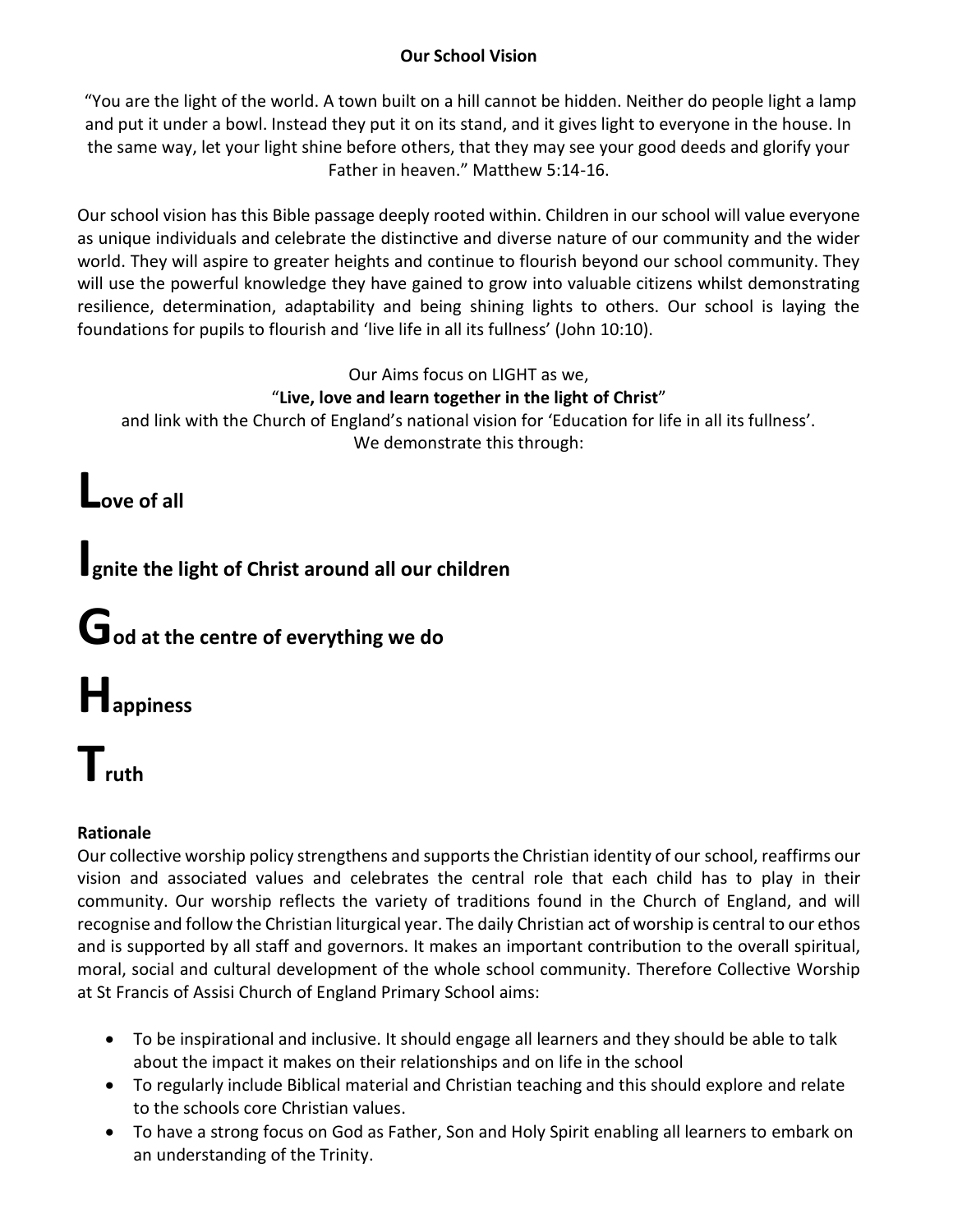- To help all learners to understand Anglican and other Christian traditions found in the UK and worldwide.
- To challenge all learners of all backgrounds to understand and embark on their own spiritual journey. They should understand the value of Prayer, Reflection Stillness.
- To contribute significantly to pupils' spiritual, moral, social and cultural development; by providing all learners with "something more than the obvious, something to wonder at, something to respond to".
- To be an opportunity to celebrate and give thanks for achievements within the school, local and international community and occasions of significance, including festivals.

Collective worship should be invitational and an experience that does not offend the integrity of the non-religious or those of different faith.

This policy has been created in conjunction with the Diocesan Collective Worship Guidelines and support materials which provide more in depth explanation and support.

As spirituality is such an integral part of our school, importance is placed on the planning, delivery and evaluation of high quality Collective Worship. Staff, pupils, governors and members of the school community come together through Worship in order to support the promotion of Christian values and to demonstrate the mutual respect between all.

Through Worship, children develop an understanding of how Christian teachings relate to our lives today; an understanding of the concept of faith, self-worth, the ability to communicate, question, enquire, think and reflect.

Worship is linked with worth and worthiness. It is the recognition, affirmation and celebration of the 'worship' of certain realities and values and held to be a central importance to the community that worships.

In addition to worship within school, classes participate in worship at St Francis of Assisi church on a regular basis. There are also opportunities for the whole school to worship at the church throughout the academic year.

#### **Legal Requirements**

The law requires the Headteacher and Governing Body of every school to provide a daily act of Collective Worship which is in line with the school's Trust Deed and foundation.

#### **Withdrawal from Collective Worship**

Parents have the right to withdraw their children from acts of worship and this is stated in the school prospectus and handbook. Parents' contact needs to be made with the Headteacher. Guidance for new parents on non-participation in acts of Collective Worship is given on the school website.

#### **Inclusion and Equal Opportunities**

Staff planning and leading Collective Worship ensure that all pupils are fully included and have equal opportunities to access all elements.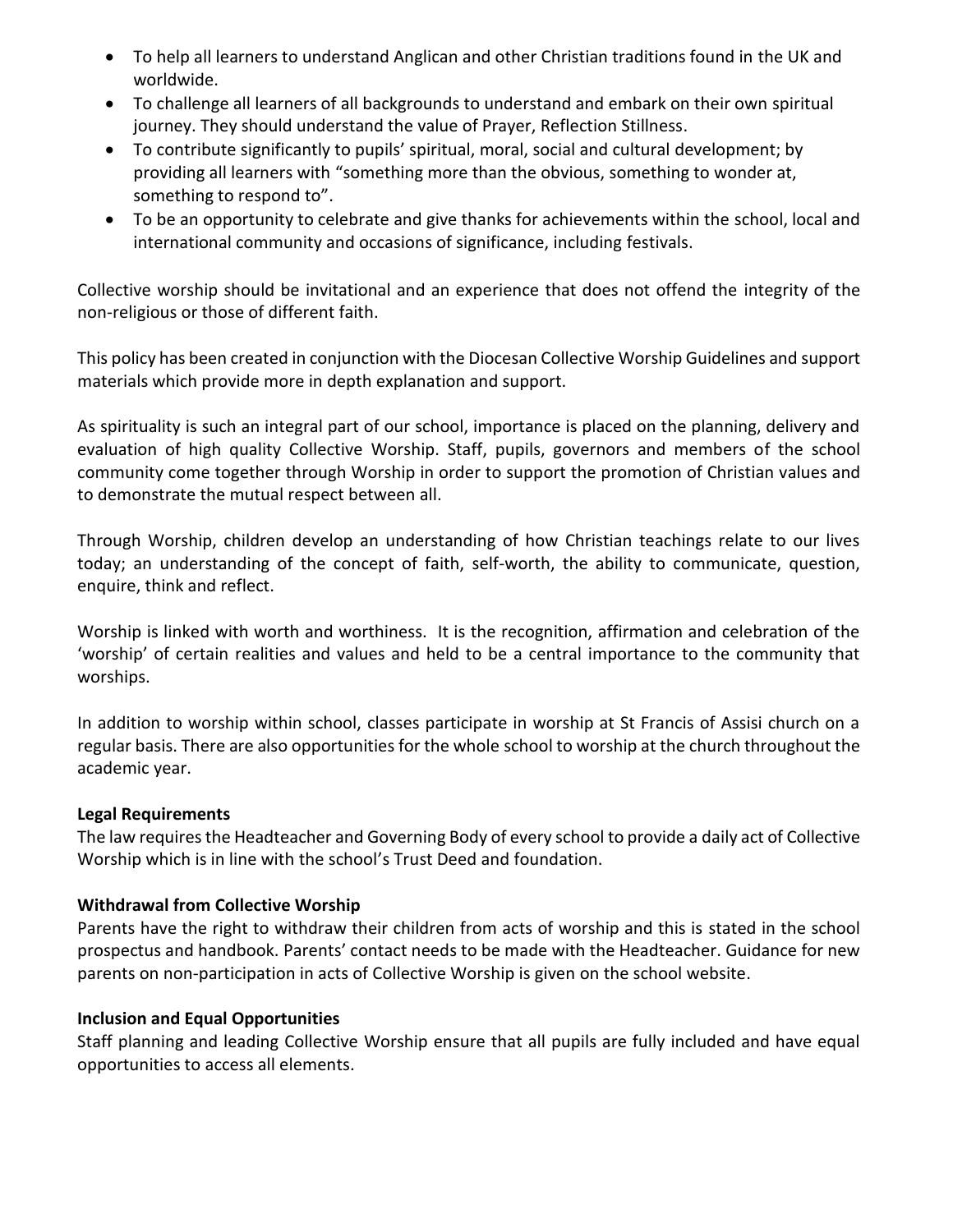#### **Planning Collective Worship**

Specific time is set aside for this activity and we recognise the importance of marking out the act of Collective Worship from other assembly activities. We attempt to mark out this special time by lighting the candle.

Each person leading worship is expected to plan his or her act of worship with the same degree of thoroughness as any other aspect of their teaching. We encourage a four stage structure of planning including 'gathering', 'engaging', 'responding', 'sending'. There should also be space for evaluation. Pupils are involved in a monitoring group as are a range of adults connected to the school. These meetings are an opportunity to review and evaluate the last terms Acts of Collective Worship and to plan themes for the next term. The views of pupils about collective worship are sought through the School Council. Pupils are encouraged to be involved in the planning leading and monitoring of Collective Worship.

Mrs Hunt, one of the school's governors, has a role monitoring Collective Worship through discussions with pupils, staff, joining with whole school worship as well as other forms of evaluation.

There are a number of resources available to form the basis of collective worship planning. Examples include 'Out of the Box Worship', 'Roots and Fruits' (both available on [www.imaginor.co.uk\)](http://www.imaginor.co.uk/). Collective Worship is daily but includes whole school, year group and team acts of worship. The programme of acts of Collective Worship and themes for worship are coordinated by Mrs Williams and Mrs Casey.

#### **Our pattern of Collective Worship**

Whole School Worship is held four times a week. These are taken by a range of teachers throughout school. Class / Key Stage worship is held once a week. These are taken by teachers within the Key Stage

Visitors have included Father Clay, Open the Book, Salvation Army, people from local churches. Acts of worship generally follow themes that are linked to the school's vision and values and include the pattern of the church's year.

#### **Visitors**

Visitors understand the educational aims of Collective Worship at the school and the need to avoid any proselytising. Attempts to persuade pupils to adopt a particular religious or non-religious belief are not appropriate. In general the Headteacher is consulted before a visiting speaker is confirmed. Visitors should not speak about raising money for any particular cause(s) without the prior permission of the Headteacher.

#### **Staff and Community Involvement in Collective Worship**

The vicar is involved on a regular basis with the worship programme. Other staff and pupils are given the opportunity of being involved in this programme every term.

#### **Monitoring and evaluation**

Monitoring and evaluation of collective acts of worship, is undertaken by pupils, staff, and governors on a termly basis.

Pupils are also involved in evaluating collective worship through feedback in class worship, questionnaires and pupil conferences. All leaders of collective worship are asked to evaluate continuously, reflect after their worship, to develop and improve their practice. Our school regularly evaluates our acts of collective worship and the impact it has on the school and its wider community.